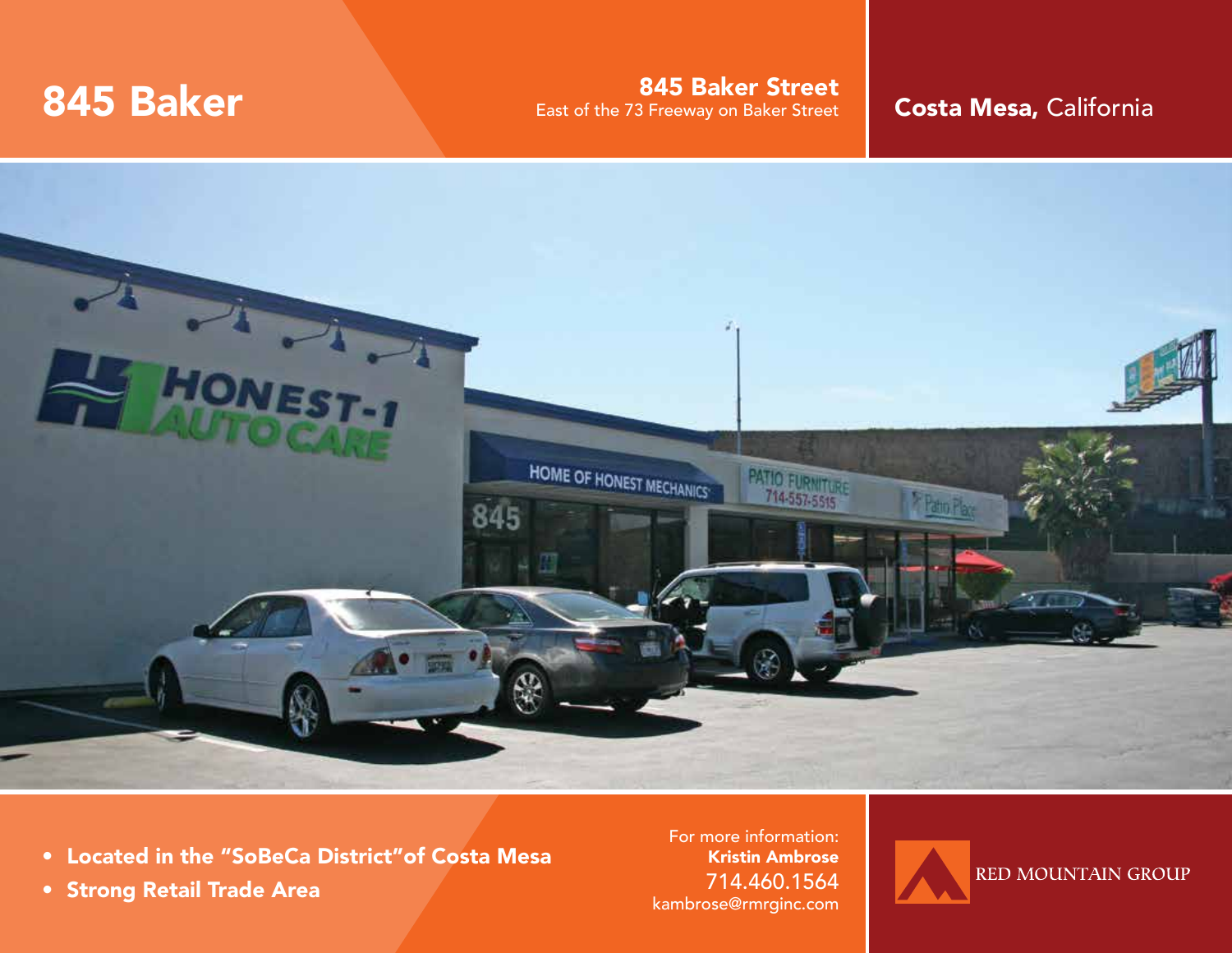#### Features

- Located in the "SoBeCa District" of Costa Mesa. SoBeCa, an Acronym for South on Bristol Entertainment, Culture and Arts, is a Progressive Lifestyle Specialty Retail Shopping Destination
- Strong Retail Trade Area
- Dense Traffic Area
- Strategically Located Between the 55 & 73 Freeways

# Traffic Counts

| <b>Baker Street</b> | 24,000  |
|---------------------|---------|
| 73 Freeway          | 116,000 |
| Source: SitesUSA    |         |

## Demographics 1 mile 3 mile 5 mile

| Estimated Population (2021)               | 15,867    | 173,473   | 578,709   |
|-------------------------------------------|-----------|-----------|-----------|
| Estimated Average Household Income (2021) | \$112,827 | \$115,447 | \$121,820 |
|                                           |           |           |           |

*Source: Applied Geographic Solutions 2021*



#### Located Near the Center







thelato

For more information: Kristin Ambrose 714.460.1564 kambrose@rmrginc.com



1234 E. 17th Street Santa Ana, California 92701

www.redmountaingroupinc.com

845 Baker 845 Baker Street Costa Mesa, California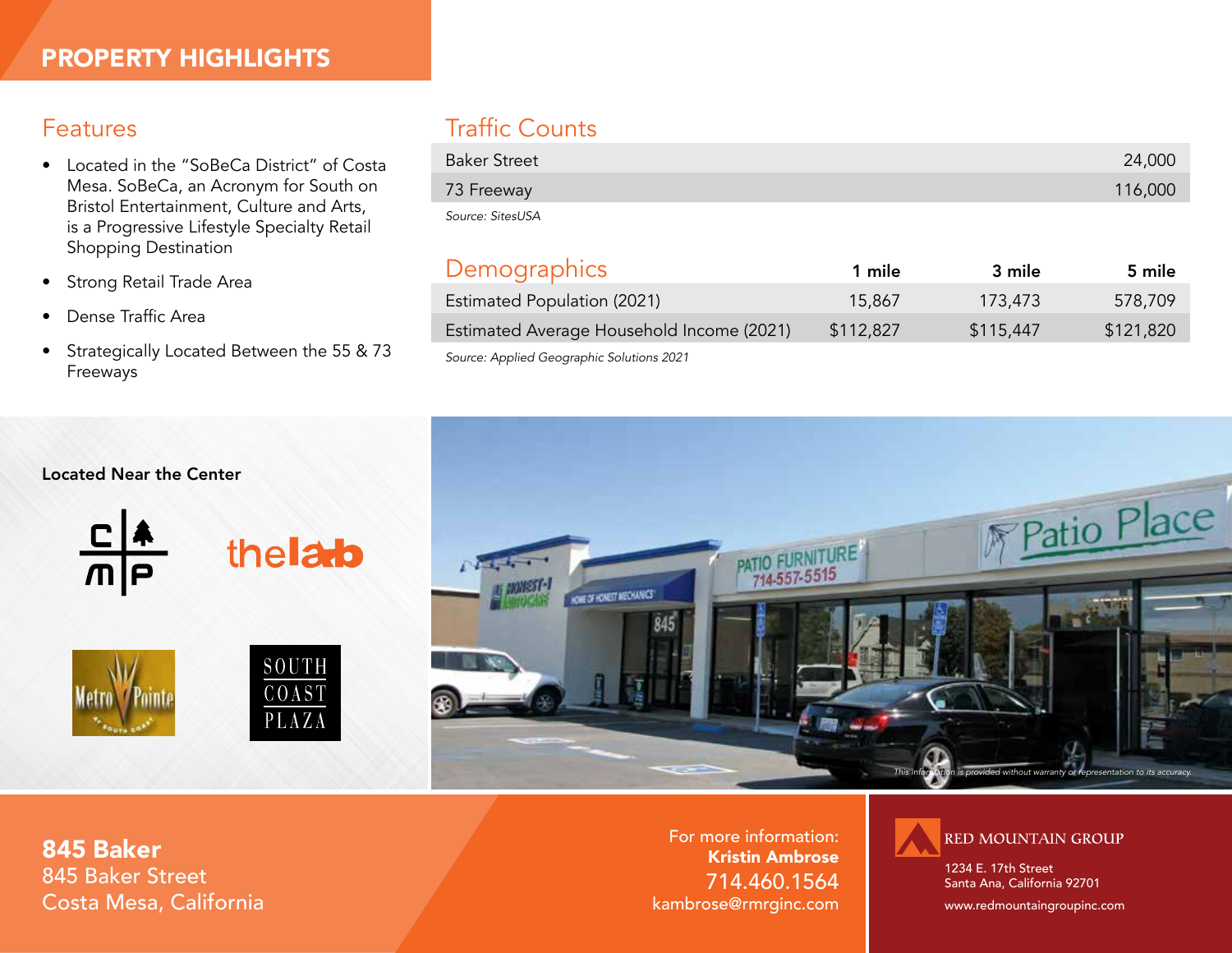



### 845 Baker 845 Baker Street Costa Mesa, California

For more information: Kristin Ambrose 714.460.1564 kambrose@rmrginc.com



1234 E. 17th Street Santa Ana, California 92701

www.redmountaingroupinc.com